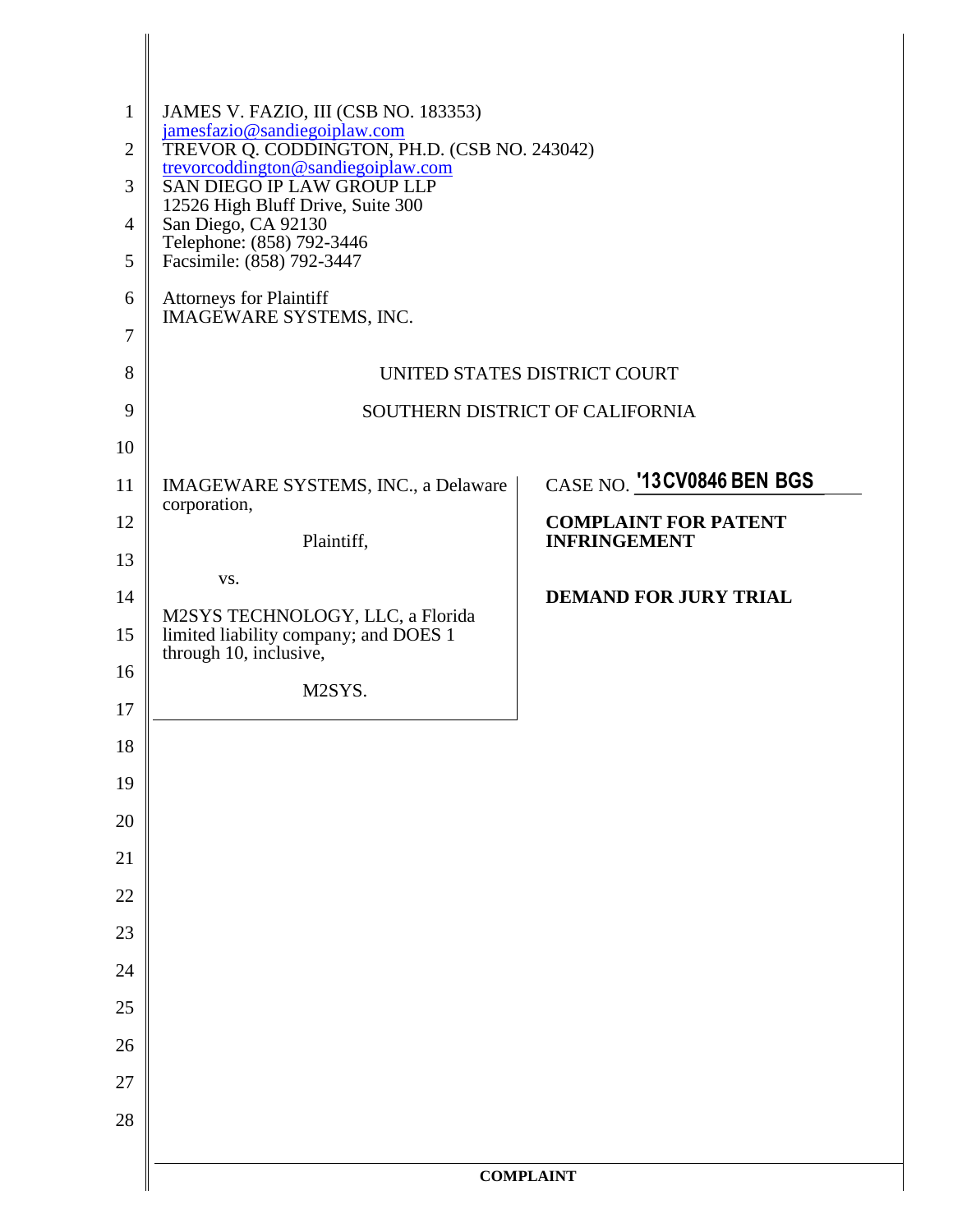| $\mathbf{1}$   | Plaintiff ImageWare Systems, Inc., ("ImageWare") hereby complains of M2SYS, LLC,                     |  |  |
|----------------|------------------------------------------------------------------------------------------------------|--|--|
| $\overline{2}$ | and DOES 1 through 10 (collectively, "M2SYS"), and alleges as follows:                               |  |  |
| 3              | <b>NATURE OF THE ACTION</b>                                                                          |  |  |
| 4              | 1.<br>This is an action for patent infringement under the patent laws of the United States,          |  |  |
| 5              | 35 U.S.C. § 271, et seq.                                                                             |  |  |
| 6              | <b>THE PARTIES</b>                                                                                   |  |  |
| 7              | 2.<br>ImageWare is a publicly-traded software company based in San Diego, California                 |  |  |
| 8              | that develops, markets and sells highly innovative technology solutions for the identity             |  |  |
| 9              | management industry, particularly for government, border control, healthcare, financial services,    |  |  |
| 10             | and electronic and mobile commerce applications. ImageWare's flagship product is its IWSTM           |  |  |
| 11             | Biometric Engine®, which is the world's first and only patented multi-modal, device- and             |  |  |
| 12             | algorithm-independent biometric fusion platform that can search for, screen and authenticate         |  |  |
| 13             | individuals using more than a dozen biometric modalities, including fingerprint, finger vein,        |  |  |
| 14             | palm vein, face, and iris (among others). ImageWare's suite of multimodal biometric fusion           |  |  |
| 15             | products and software provide optimized identity enrollment, management and authentication           |  |  |
| 16             | solutions for a variety of applications, including secure credentialing, controlled access, national |  |  |
| 17             | identification, border control, watch list, voter registration, driver license, and airport security |  |  |
| 18             | purposes (among many others). ImageWare is organized and existing under the laws of the State        |  |  |
| 19             | of Delaware, with its principal place of business located at 10815 Rancho Bernardo Road, Suite       |  |  |
| 20             | 310, San Diego, California 92127.                                                                    |  |  |
| 21             | 3.<br>ImageWare is informed and believes and based thereon alleges that Defendant                    |  |  |
| 22             | M2SYS is a limited liability company organized and existing under the laws of the State of           |  |  |
| 23             | Florida, with its principal place of business located at 1050 Crown Pointe Parkway, #850,            |  |  |
| 24             | Atlanta, Georgia 30338.                                                                              |  |  |
| 25             | ImageWare is ignorant of the true names and capacities of the parties sued herein<br>4.              |  |  |
| 26             | as DOES 1 through 10, inclusive, whether individual, corporate or otherwise, and therefore sues      |  |  |
| 27             | these defendants by such fictitious names. ImageWare will seek leave to amend the complaint to       |  |  |
| 28             | assert their true names when they have been ascertained. Image Ware is informed and believes         |  |  |
|                | $-1-$<br><b>COMPLAINT</b>                                                                            |  |  |
|                |                                                                                                      |  |  |

## **COMPLAINT**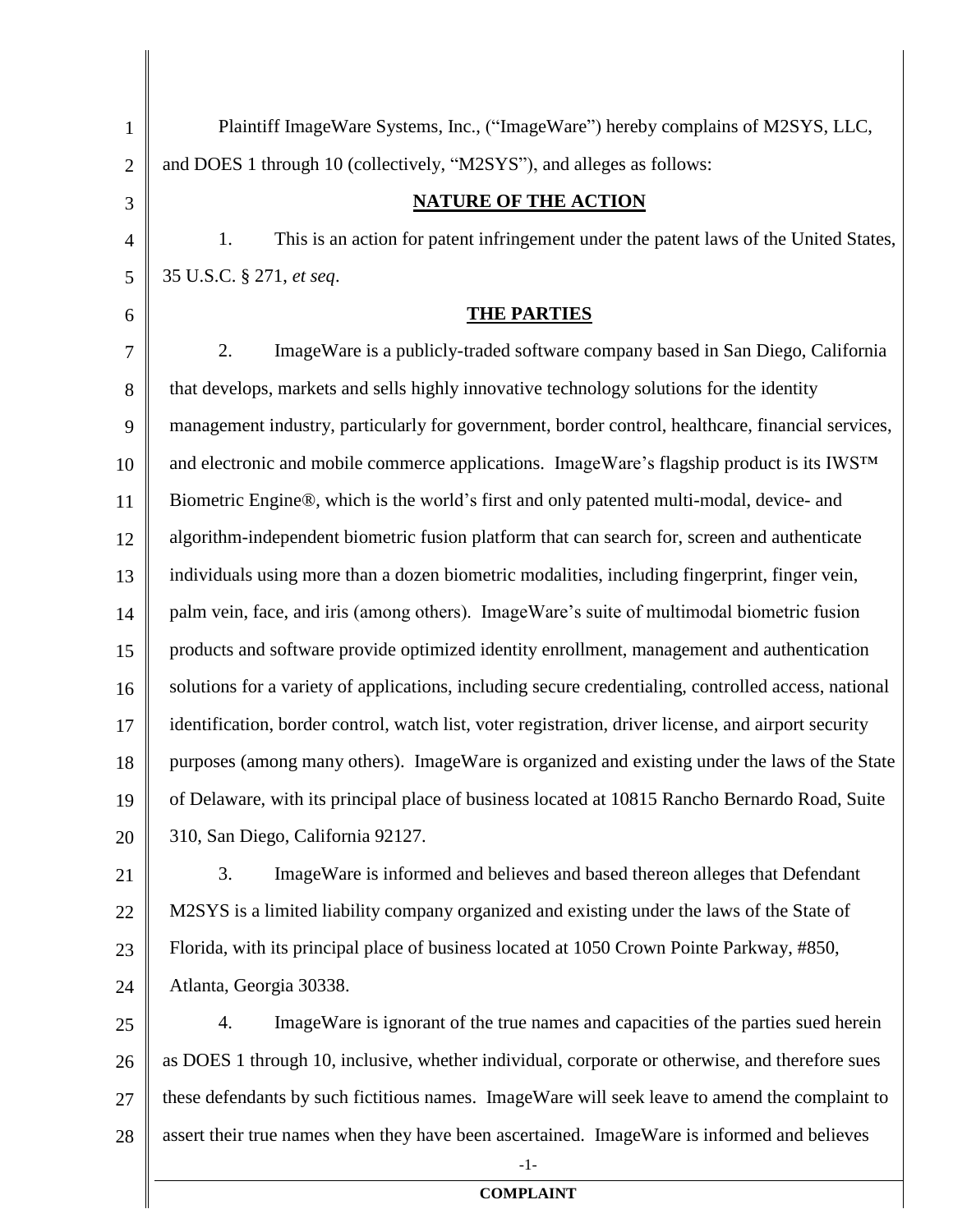| $\mathbf{1}$   | and based thereon alleges that all defendants sued herein as DOES 1 through 10 are in some         |  |  |
|----------------|----------------------------------------------------------------------------------------------------|--|--|
| $\overline{2}$ | manner responsible for the acts and omissions alleged herein.                                      |  |  |
| 3              | <b>JURISDICTION AND VENUE</b>                                                                      |  |  |
| $\overline{4}$ | This Court has original and exclusive subject matter jurisdiction over this action<br>5.           |  |  |
| 5              | under 28 U.S.C. §§ 1331 and 1338(a).                                                               |  |  |
| 6              | This Court has personal jurisdiction over M2SYS because it has conducted and is<br>6.              |  |  |
| $\overline{7}$ | conducting systematic and continuous business in California and within this District, and because  |  |  |
| 8              | M2SYS has committed patent infringement in California and within this District by making,          |  |  |
| 9              | selling, offering for sale, importing, and distributing (among other things) Hybrid Biometric      |  |  |
| 10             | Platform, which is a multi-modal biometric system that supports fingerprint, finger vein, palm     |  |  |
| 11             | vein, and iris recognition.                                                                        |  |  |
| 12             | Venue is proper in this District under 28 U.S.C. §§ 1391 and 1400(b) because<br>7.                 |  |  |
| 13             | M2SYS has regularly transacted business in California and within this District, because certain of |  |  |
| 14             | the acts complained of herein occurred in California and within this District, and because M2SYS   |  |  |
| 15             | derives and seeks to derive revenue from sales of infringing products sold in California and       |  |  |
| 16             | within this District. M2SYS' customers and software integrator partners include without            |  |  |
| 17             | limitation VisionAIR/TriTech Software Systems, which is headquartered in San Diego,                |  |  |
| 18             | California, WebTimeClock, which is located in Carlsbad, California, and Active Network, Inc.,      |  |  |
| 19             | which is located in San Diego, California.                                                         |  |  |
| 20             | <b>GENERAL ALLEGATIONS</b>                                                                         |  |  |
| 21             | 8.<br>On November 20, 2007, the United States Patent & Trademark Office ("PTO")                    |  |  |
| 22             | duly and lawfully issued U.S. Patent No. 7,298,873, entitled "Multimodal Biometric Platform"       |  |  |
| 23             | ("the '873 patent"). ImageWare is the owner by assignment of the '873 patent, a copy of which is   |  |  |
| 24             | attached hereto as Exhibit A.                                                                      |  |  |
| 25             | 9.<br>On April 22, 2008, the PTO duly and lawfully issued U.S. Patent No. 7,362,884,               |  |  |
| 26             | entitled "Multimodal Biometric Analysis" ("the '884 patent"). Image Ware is the owner by           |  |  |
| 27             | assignment of the '884 patent, a copy of which is attached hereto as Exhibit B.                    |  |  |
| 28             | 10.<br>On September 29, 2009, the PTO duly and lawfully issued U.S. Patent No.<br>$-2-$            |  |  |
|                | <b>COMPLAINT</b>                                                                                   |  |  |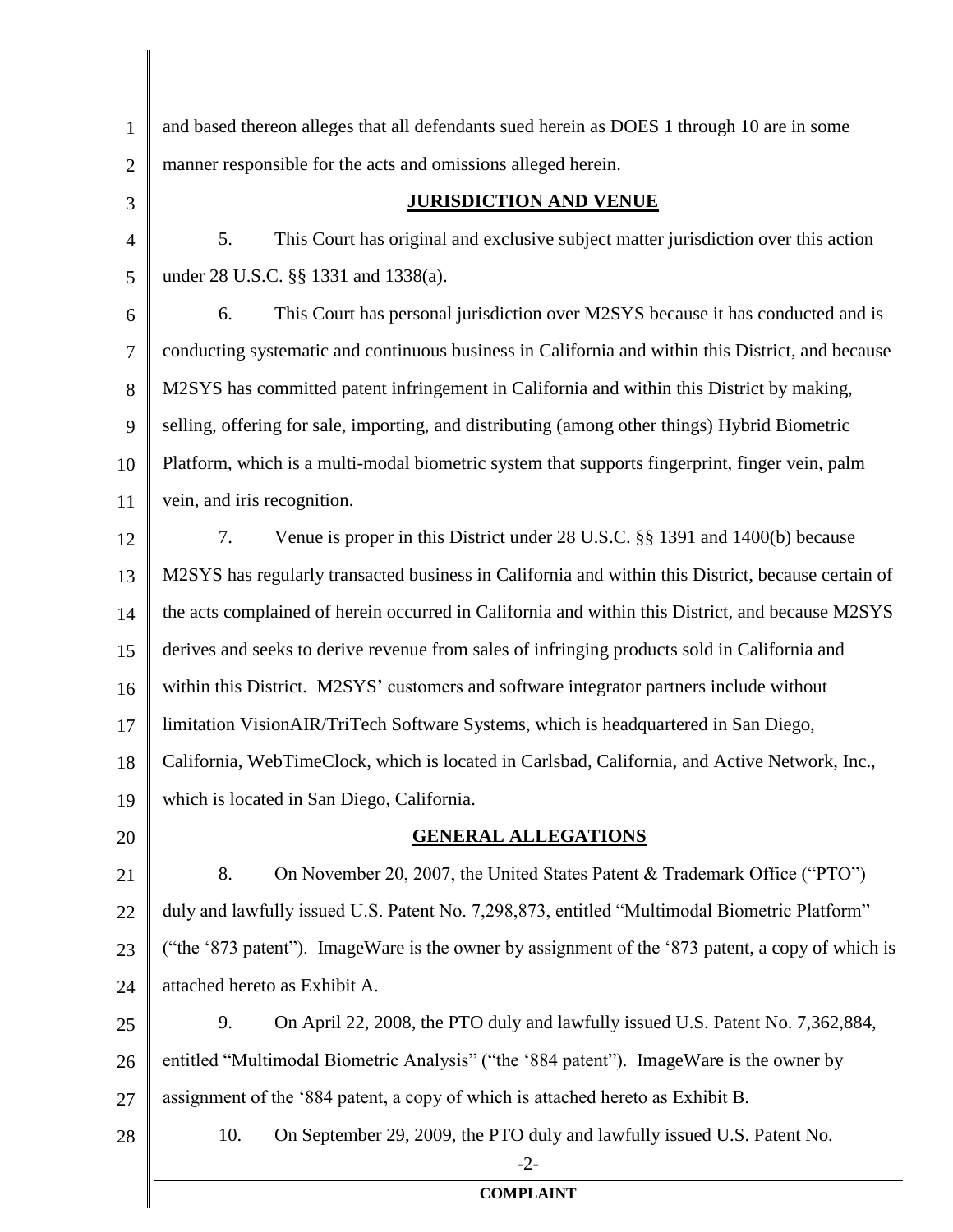| $\mathbf{1}$   | 7,596,246, entitled "Multimodal Biometric Platform" ("the '246 patent"). Image Ware is the            |  |  |
|----------------|-------------------------------------------------------------------------------------------------------|--|--|
| $\overline{2}$ | owner by assignment of the '246 patent, a copy of which is attached hereto as Exhibit C.              |  |  |
| 3              | 11.<br>On October 20, 2009, the PTO duly and lawfully issued U.S. Patent No.                          |  |  |
| $\overline{4}$ | 7,606,396, entitled "Multimodal Biometric Platform" ("the '396 patent"). Image Ware is the            |  |  |
| 5              | owner by assignment of the '396 patent, a copy of which is attached hereto as Exhibit D.              |  |  |
| 6              | 12.<br>ImageWare is informed and believes and based thereon alleges that one or more of               |  |  |
| 7              | M2SYS's products infringe one or more claims of the '870, '884, '246 and/or '396 patents,             |  |  |
| 8              | including without limitation M2SYS's Hybrid Biometric Platform taken alone or in combination          |  |  |
| 9              | with one or more of M2SYS's Biometric SDK products Bio-Plugin, Bio-SnapOn, Bio-                       |  |  |
| 10             | Hyperpliance; M2SYS's Enterprise Solutions RightPOS, RightPatient, RightPunch, AFIS, and              |  |  |
| 11             | Enterprise Single Sign-On; and M2SYS's Biometric Hardware products M2-PalmVein Reader,                |  |  |
| 12             | M2-FingerVein, M2-TenPrint fingerprint Live Scanner, M2-TwoPrint Dual Fingerprint Reader,             |  |  |
| 13             | M2-S Fingerprint Reader, M2-EasyScan Fingerprint Read, M2-DualEye Iris Camera, and Cross              |  |  |
| 14             | Match Scan 2 Iris Camera (collectively, the "Accused Products").                                      |  |  |
| 15             | <b>FIRST CLAIM FOR RELIEF</b>                                                                         |  |  |
| 16             | (Infringement of U.S. Patent No. 7,298,873)                                                           |  |  |
| 17             | ImageWare repeats, realleges and incorporates by reference the allegations of<br>13.                  |  |  |
| 18             | paragraphs 1 through 12, above, as though set forth fully herein.                                     |  |  |
| 19             | This claim is for patent infringement under the Patent Laws of the United States,<br>14.              |  |  |
| 20             | Title 35 of the United States Code.                                                                   |  |  |
| 21             | ImageWare is informed and believes and based thereon alleges that M2SYS, by<br>15.                    |  |  |
| 22             | and through its agents, officers, directors, employees and servants, has been and is currently        |  |  |
| 23             | willfully and intentionally infringing the '873 patent by (a) making, using, offering to sell, and/or |  |  |
| 24             | selling the Accused Products that are covered by at least one claim of the '873 patent; (b) actively  |  |  |
| 25             | inducing direct infringement of the '873 patent; and/or (c) importing, offering to sell, or selling   |  |  |
| 26             | one or more components of the Accused Products, knowing such components to be especially              |  |  |
| 27             | made or adapted for use in infringing the '873 patent and not staple articles or commodities          |  |  |
| 28             | suitable for substantial noninfringing use. M2SYS's acts constitute infringement of the '873<br>$-3-$ |  |  |
|                | <b>COMPLAINT</b>                                                                                      |  |  |
|                |                                                                                                       |  |  |

 $\parallel$ 

## **COMPLAINT**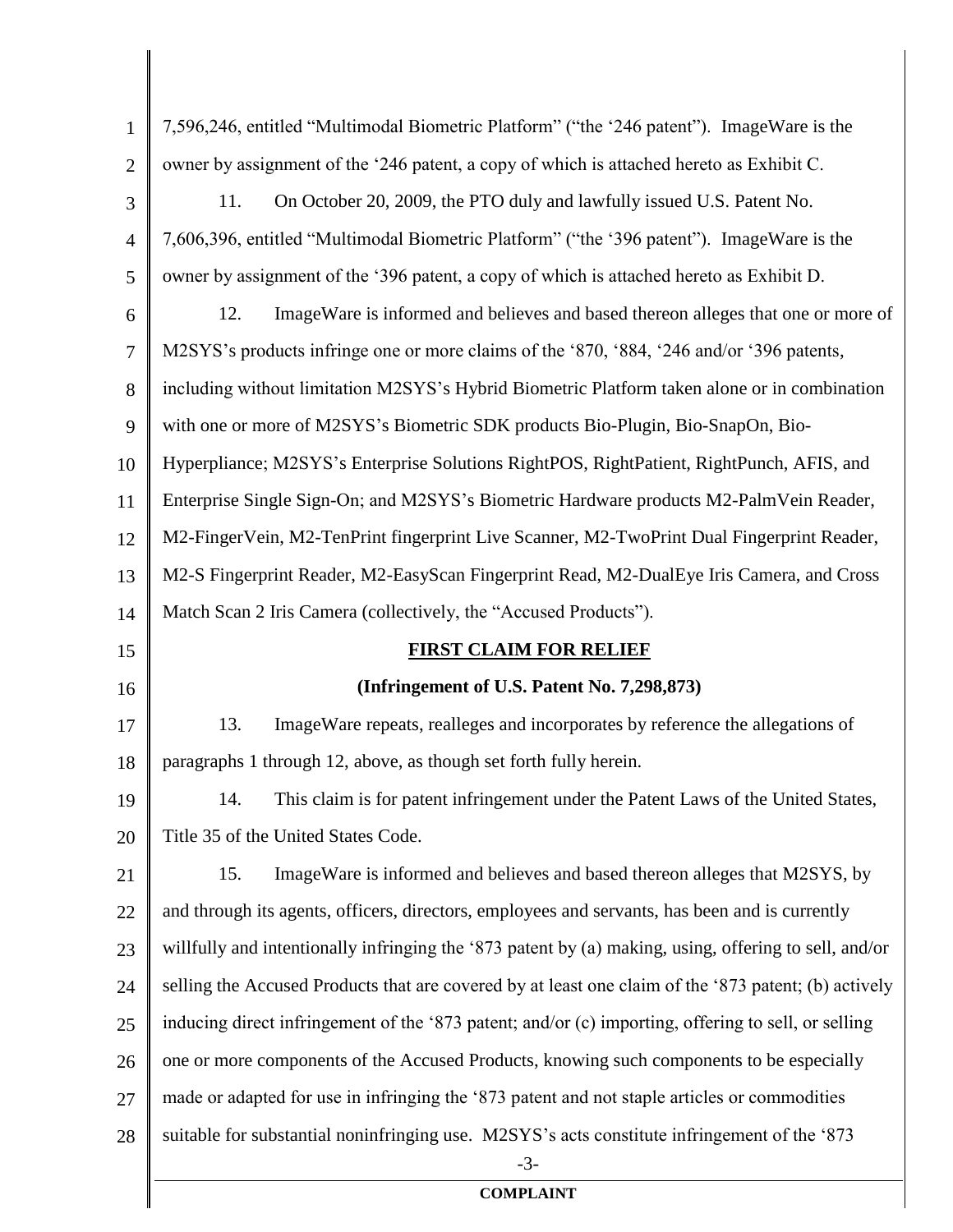1 2 patent in violation of 35 U.S.C. §§271(a), (b) and/or (c). ImageWare is further informed and believes and thereon alleges that M2SYS's infringement is willful.

3 4 5 6 7 8 9 10 11 12 13 14 15 16 17 16. ImageWare is further informed and believes and based thereon alleges that if and to the extent M2SYS is not infringing directly, M2SYS is infringing indirectly by contributing to and/or inducing direct infringers to infringe the '873 patent, including without limitation one or more of its reseller and/or software integrator partners DSI-ITI, LLC, CTS-America, Southern Software, Inc., Cisco, Emerald Systems, VisionAIR/TriTech Software Systems, GTL, Kodak Dental Systems/Carestream, HenrySchein, Centaur Software, Logicare, RPGSi, VinDec Enterprise Solutions, Global Care Solutions, Medibase, Red Prairie, Kronos, Stromberg, EmPower, Qqest, Zoll Data Systems, TimeForge, Software Technologies, iEmployee/Asure Software, TimeClockOnline, TimeCentre, Allied Soft, WebTimeClock, WorkTech, Time Management Corporation, Aladec, Active Network, Inc. ASF Network, Inc., ACS Technologies, Daxko, KI Software/Motion Soft, Shape Net, CSI, Affiliated Acceptance Corporation, Horizon Software, NutriKids, PCS, MealsPlus, PowerPOS, Linus POS Systems, MiChoice Technologies, Primero Edge, PSO Computer, Pearson School Systems, Clearview, Softerware, New Year Tech, Factivity, Casco Development, JobPack, TeraCorp, Millennium/Harms Software, and Invotech (collectively, "Software Integrator Partners").

18 19 20 21 22 23 24 25 26 27 17. ImageWare is further informed and believes and based thereon alleges that M2SYS is knowingly inducing direct infringement and has the specific intent to encourage its Software Integrator Partners and/or resellers to directly infringe the '873 patent by (among other things) designing, developing and selling products, including without limitation the Accused Products, to its Software Integrator Partners and/or resellers for the purpose of performing multimodal biometric identity matching, and/or by making, using, selling, importing and offering to sell the Accused Products that perform multimodal biometric identity matching. ImageWare is further informed and believes and based thereon alleges that the Accused Products are each a material component of ImageWare's patented methods and/or systems and that the Accused Products are not capable of substantial non-infringing use.

28

18. ImageWare is informed and believes and based thereon alleges that M2SYS's

 $-4-$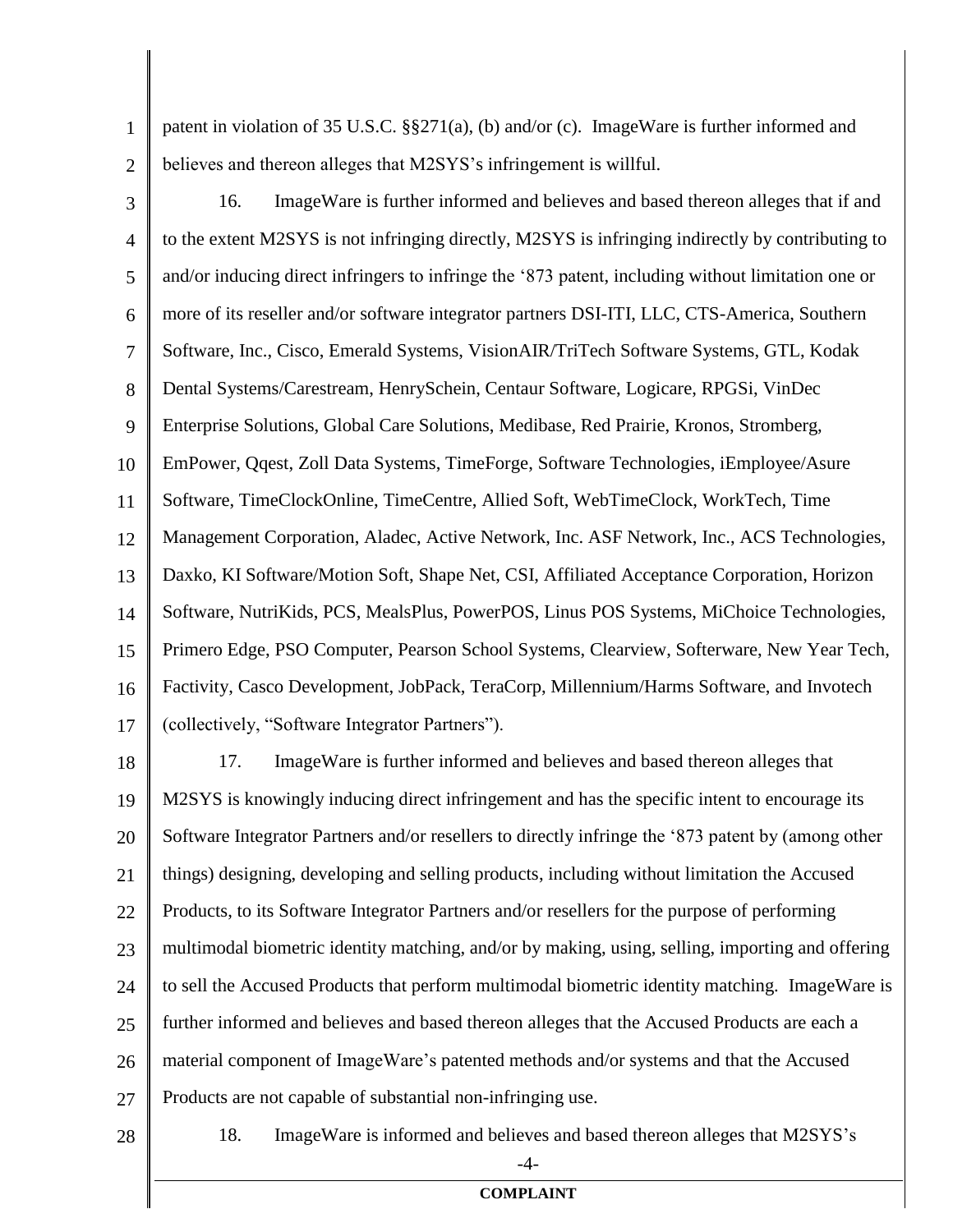| $\mathbf{1}$   | infringement of the '873 patent will continue unless enjoined by this Court.                          |  |  |
|----------------|-------------------------------------------------------------------------------------------------------|--|--|
| $\overline{2}$ | 19.<br>ImageWare is informed and believes and based thereon alleges that M2SYS has                    |  |  |
| 3              | derived and received, and will continue to derive and receive, gains, profits and advantages from     |  |  |
| $\overline{4}$ | the alleged acts of infringement of the '873 in an amount not presently known to ImageWare but        |  |  |
| 5              | in excess of the jurisdictional requirement of this Court. By reason of the aforesaid infringing      |  |  |
| 6              | acts, ImageWare has been damaged and is entitled to monetary relief in an amount to be                |  |  |
| 7              | determined at trial but in excess of the jurisdictional requirement of this Court.                    |  |  |
| 8              | 20.<br>Because of the aforesaid infringing acts, ImageWare has suffered and continues to              |  |  |
| 9              | suffer great and irreparable injury for which there is no adequate remedy at law.                     |  |  |
| 10             | <b>SECOND CLAIM FOR RELIEF</b>                                                                        |  |  |
| 11             | (Infringement of U.S. Patent No. 7,362,884)                                                           |  |  |
| 12             | 21.<br>ImageWare repeats, realleges and incorporates by reference the allegations of                  |  |  |
| 13             | paragraphs 1 through 20 as though set forth fully herein.                                             |  |  |
| 14             | 22.<br>This claim is for patent infringement under the Patent Laws of the United States,              |  |  |
| 15             | Title 35 of the United States Code.                                                                   |  |  |
| 16             | 23.<br>ImageWare is informed and believes and based thereon alleges that M2SYS, by                    |  |  |
| 17             | and through its agents, officers, directors, employees and servants, has been and is currently        |  |  |
| 18             | willfully and intentionally infringing the '884 patent by (a) making, using, offering to sell, and/or |  |  |
| 19             | selling the Accused Products that are covered by at least one claim of the '884 patent; (b) actively  |  |  |
| 20             | inducing direct infringement of the '884 patent; and/or (c) importing, offering to sell, or selling   |  |  |
| 21             | one or more components of the Accused Products, knowing such components to be especially              |  |  |
| 22             | made or adapted for use in infringing the '884 patent and not staple articles or commodities          |  |  |
| 23             | suitable for substantial noninfringing use. M2SYS's acts constitute infringement of the '884          |  |  |
| 24             | patent in violation of 35 U.S.C. $\S$ §271(a), (b) and/or (c). ImageWare is further informed and      |  |  |
| 25             | believes and thereon alleges that M2SYS's infringement is willful.                                    |  |  |
| 26             | 24.<br>ImageWare is further informed and believes and based thereon alleges that if and               |  |  |
| 27             | to the extent M2SYS is not infringing directly, M2SYS is infringing indirectly by contributing to     |  |  |
| 28             | and/or inducing direct infringers, including without limitation one or more of its Software           |  |  |
|                | $-5-$                                                                                                 |  |  |

║

**COMPLAINT**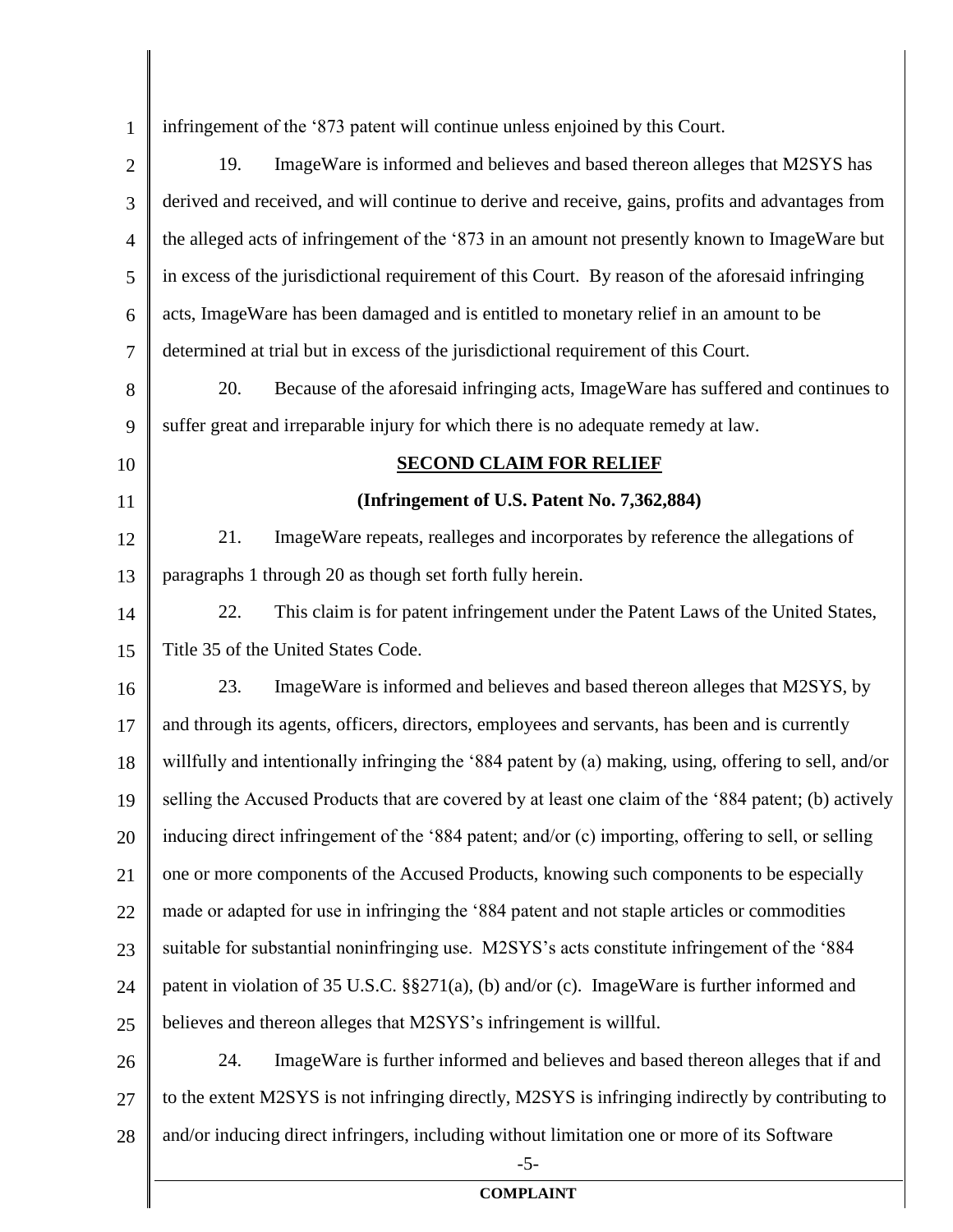1 Integrator Partners and/or resellers, to infringe the '884 patent.

2 3 4 5 6 7 8 9 10 11 12 13 14 15 16 17 18 19 20 21 22 23 24 25 26 27 28 -6- **COMPLAINT** 25. ImageWare is further informed and believes and based thereon alleges that M2SYS is knowingly inducing direct infringement and has the specific intent to encourage its Software Integrator Partners and/or resellers to directly infringe the '884 patent by (among other things) designing, developing and selling products, including without limitation the Accused Products, to its Software Integrator Partners and/or resellers for the purpose of performing multimodal biometric identity matching, and/or by making, using, selling, importing and offering to sell the Accused Products that perform multimodal biometric identity matching. ImageWare is further informed and believes and based thereon alleges that the Accused Products are each a material component of ImageWare's patented methods and/or systems and that the Accused Products are not capable of substantial non-infringing use. 26. ImageWare is informed and believes and based thereon alleges that M2SYS's infringement of the '884 patent will continue unless enjoined by this Court. 27. ImageWare is informed and believes and based thereon alleges that M2SYS has derived and received, and will continue to derive and receive, gains, profits and advantages from the alleged acts of infringement of the '884 patent in an amount not presently known to ImageWare but in excess of the jurisdictional requirement of this Court. By reason of the aforesaid infringing acts, ImageWare has been damaged and is entitled to monetary relief in an amount to be determined at trial but in excess of the jurisdictional requirement of this Court. 28. Because of the aforesaid infringing acts, ImageWare has suffered and continues to suffer great and irreparable injury for which there is no adequate remedy at law. **THIRD CLAIM FOR RELIEF (Infringement of U.S. Patent No. 7,596,246)** 29. ImageWare repeats, realleges and incorporates by reference the allegations of paragraphs 1 through 28 as though set forth fully herein. 30. This claim is for patent infringement under the Patent Laws of the United States, Title 35 of the United States Code. 31. ImageWare is informed and believes and based thereon alleges that M2SYS, by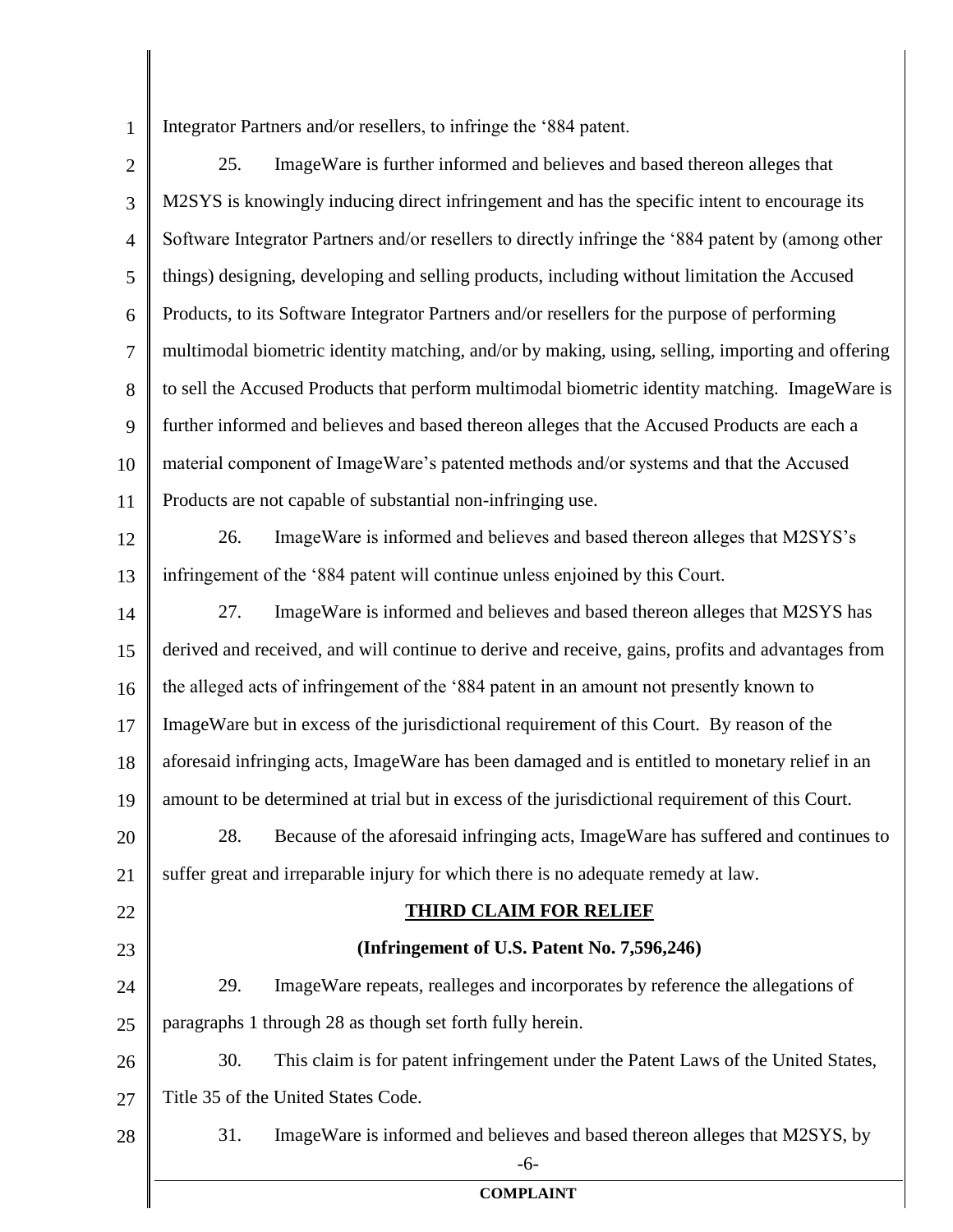1 2 3 4 5 6 7 8 9 and through its agents, officers, directors, employees and servants, has been and is currently willfully and intentionally infringing the '246 patent by (a) making, using, offering to sell, and/or selling the Accused Products that are covered by at least one claim of the '246 patent; (b) actively inducing direct infringement of the '246 patent; and/or (c) importing, offering to sell, or selling one or more components of the Accused Products, knowing such components to be especially made or adapted for use in infringing the '246 patent and not staple articles or commodities suitable for substantial noninfringing use. M2SYS's acts constitute infringement of the '246 patent in violation of 35 U.S.C. §§271(a), (b) and/or (c). ImageWare is further informed and believes and thereon alleges that M2SYS's infringement is willful.

10 11 12 13 32. ImageWare is further informed and believes and based thereon alleges that if and to the extent M2SYS is not infringing directly, M2SYS is infringing indirectly by contributing to and/or inducing direct infringers, including without limitation one or more of its Software Integrator Partners and/or resellers, to infringe the '246 patent.

14 15 16 17 18 19 20 21 22 23 33. ImageWare is further informed and believes and based thereon alleges that M2SYS is knowingly inducing direct infringement and has the specific intent to encourage its Software Integrator Partners and/or resellers to directly infringe the '246 patent by (among other things) designing, developing and selling products, including without limitation the Accused Products, to its Software Integrator Partners and/or resellers for the purpose of performing multimodal biometric identity matching, and/or by making, using, selling, importing and offering to sell the Accused Products that perform multimodal biometric identity matching. ImageWare is further informed and believes and based thereon alleges that the Accused Products are each a material component of ImageWare's patented methods and/or systems and that the Accused Products are not capable of substantial non-infringing use.

24

25

34. ImageWare is informed and believes and based thereon alleges that M2SYS's infringement of the '246 patent will continue unless enjoined by this Court.

26 27 28 35. ImageWare is informed and believes and based thereon alleges that M2SYS has derived and received, and will continue to derive and receive, gains, profits and advantages from the alleged acts of infringement of the '246 patent in an amount not presently known to

-7-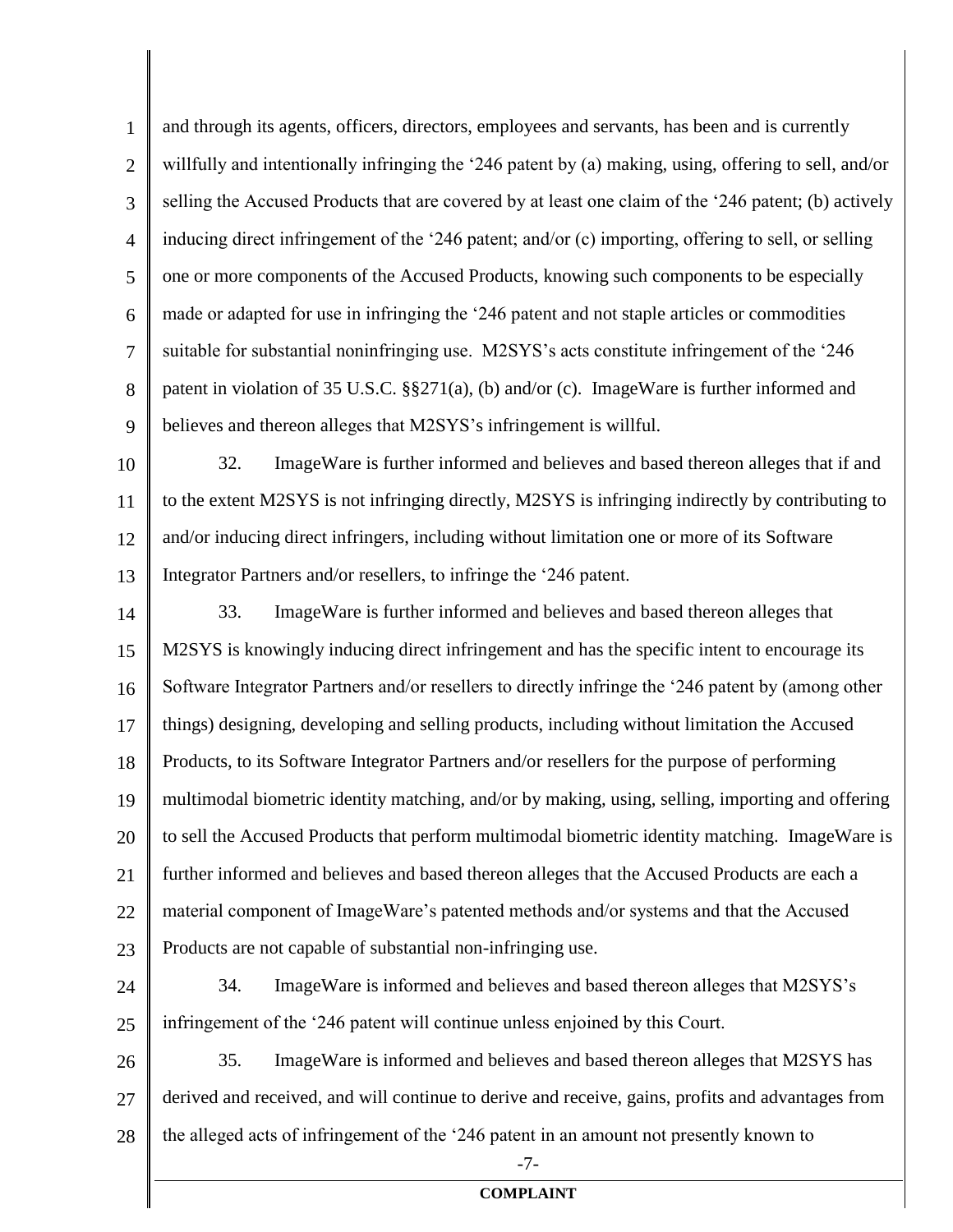1 2 3 4 5 6 7 8 9 10 11 12 13 14 15 16 17 18 19 20 21 22 23 24 25 26 27 28 -8- **COMPLAINT** ImageWare but in excess of the jurisdictional requirement of this Court. By reason of the aforesaid infringing acts, ImageWare has been damaged and is entitled to monetary relief in an amount to be determined at trial but in excess of the jurisdictional requirement of this Court. 36. Because of the aforesaid infringing acts, ImageWare has suffered and continues to suffer great and irreparable injury for which there is no adequate remedy at law. **FOURTH CLAIM FOR RELIEF (Infringement of U.S. Patent No. 7,606,396)** 37. ImageWare repeats, realleges and incorporates by reference the allegations of paragraphs 1 through 36 as though set forth fully herein. 38. This claim is for patent infringement under the Patent Laws of the United States, Title 35 of the United States Code. 39. ImageWare is informed and believes and based thereon alleges that M2SYS, by and through its agents, officers, directors, employees and servants, has been and is currently willfully and intentionally infringing the '396 patent by (a) making, using, offering to sell, and/or selling the Accused Products that are covered by at least one claim of the '396 patent; (b) actively inducing direct infringement of the '396 patent; and/or (c) importing, offering to sell, or selling one or more components of the Accused Products, knowing such components to be especially made or adapted for use in infringing the '396 patent and not staple articles or commodities suitable for substantial noninfringing use. M2SYS's acts constitute infringement of the '396 patent in violation of 35 U.S.C. §§271(a), (b) and/or (c). ImageWare is further informed and believes and thereon alleges that M2SYS's infringement is willful. 40. ImageWare is further informed and believes and based thereon alleges that if and to the extent M2SYS is not infringing directly, M2SYS is infringing indirectly by contributing to and/or inducing direct infringers, including without limitation one or more of its Software Integrator Partners and/or resellers, to infringe the '396 patent. 41. ImageWare is further informed and believes and based thereon alleges that M2SYS is knowingly inducing direct infringement and has the specific intent to encourage its Software Integrator Partners and/or resellers to directly infringe the '396 patent by (among other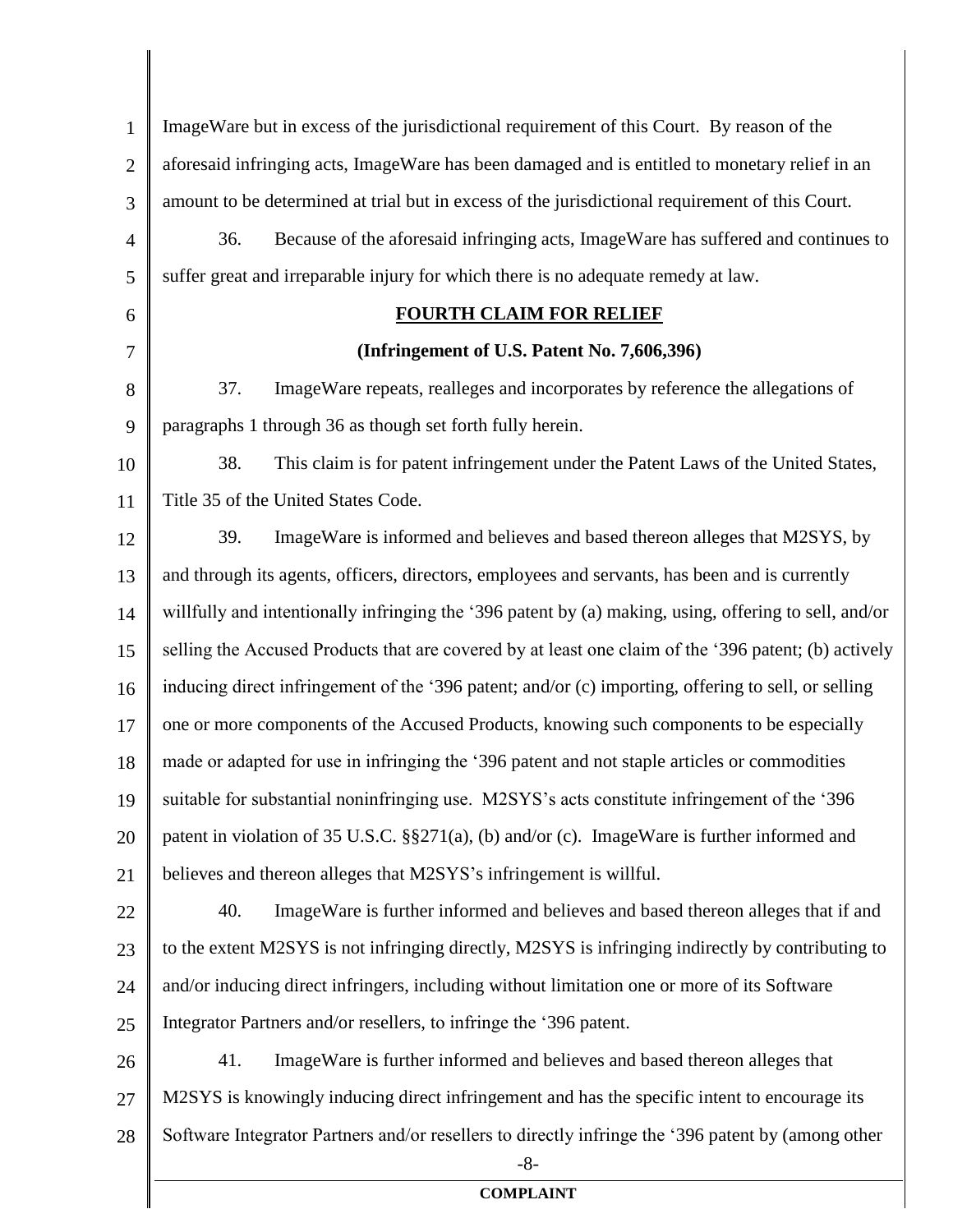1 2 3 4 5 6 7 things) designing, developing and selling products, including without limitation the Accused Products, to its Software Integrator Partners and/or resellers for the purpose of performing multimodal biometric identity matching, and/or by making, using, selling, importing and offering to sell the Accused Products that perform multimodal biometric identity matching. ImageWare is further informed and believes and based thereon alleges that the Accused Products are each a material component of ImageWare's patented methods and/or systems and that the Accused Products are not capable of substantial non-infringing use.

8 9 42. ImageWare is informed and believes and based thereon alleges that M2SYS's infringement of the '396 patent will continue unless enjoined by this Court.

10 11 12 13 14 15 16 17 43. ImageWare is informed and believes and based thereon alleges that M2SYS has derived and received, and will continue to derive and receive, gains, profits and advantages from the alleged acts of infringement of the '396 patent in an amount not presently known to ImageWare but in excess of the jurisdictional requirement of this Court. By reason of the aforesaid infringing acts, ImageWare has been damaged and is entitled to monetary relief in an amount to be determined at trial but in excess of the jurisdictional requirement of this Court. 44. Because of the aforesaid infringing acts, ImageWare has suffered and continues to suffer great and irreparable injury for which there is no adequate remedy at law.

**PRAYER FOR RELIEF**

WHEREFORE, ImageWare prays for judgment against M2SYS as follows:

18

19

20 21 (a) An Order adjudging M2SYS to have infringed the '873, '884, '246 and '396 patents under 35 U.S.C. § 271;

22 23 (b) An Order adjudging M2SYS to have willfully infringed the '873, '884, '246 and '396 patents under 35 U.S.C. § 271;

24 25 26 27 (c) A permanent injunction under 35 U.S.C. § 283 enjoining M2SYS, its officers, directors, agents, servants, employees and attorneys, and those persons acting in concert or participation with M2SYS, from directly or indirectly infringing the '873, '884, '246 and '396 patents in violation of 35 U.S.C. § 271;

28 -9- (d) That M2SYS account for all damages by M2SYS's infringement of the '873, '884,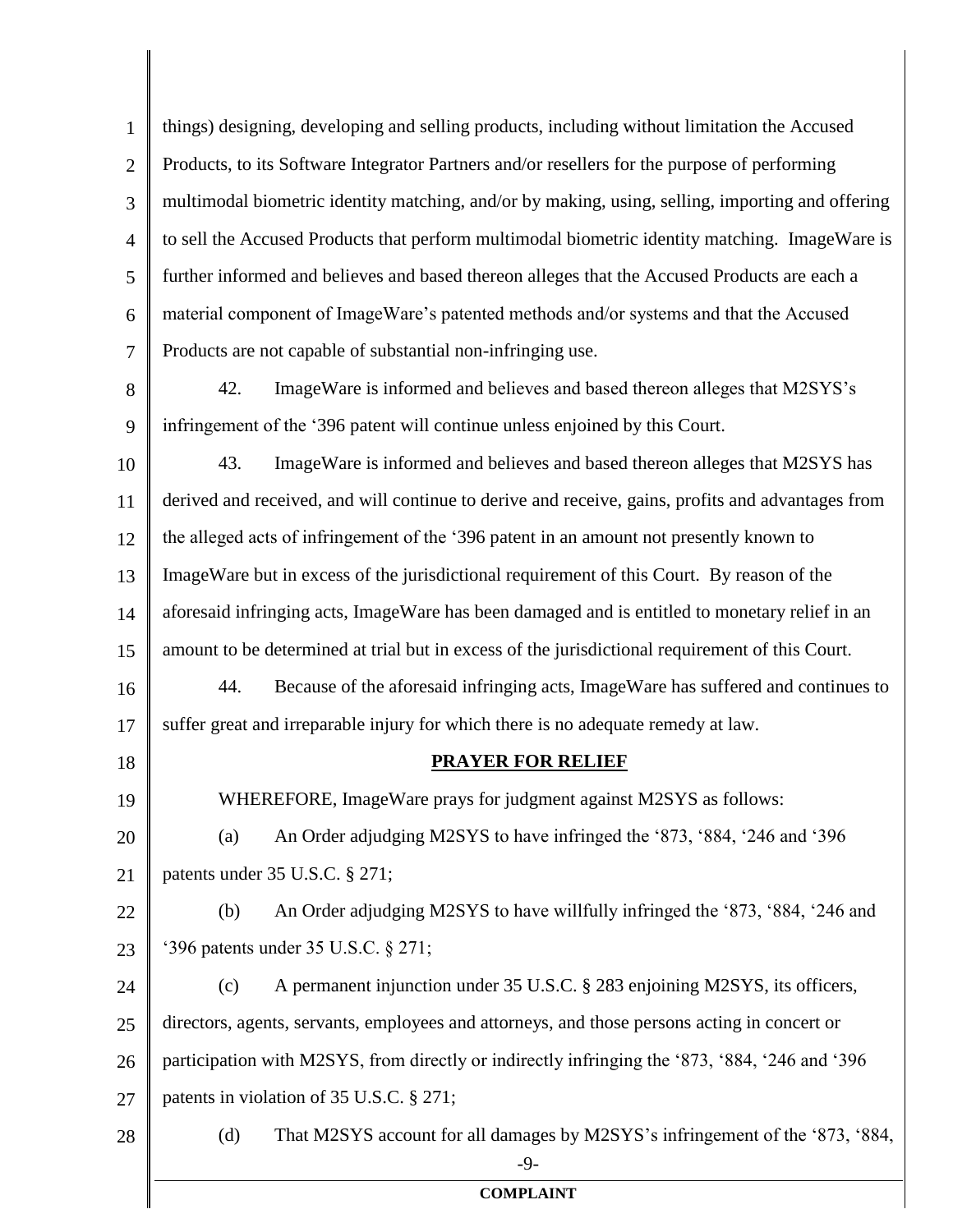| $\mathbf{1}$   | '246 and '396 patents in violation of 35 U.S.C. § 271, and that M2SYS pay to ImageWare all |  |  |
|----------------|--------------------------------------------------------------------------------------------|--|--|
| $\overline{2}$ | damages suffered by ImageWare;                                                             |  |  |
| 3              | An order for a trebling of damages and/or exemplary damages due to M2SYS's<br>(e)          |  |  |
| $\overline{4}$ | willful misconduct under 35 U.S.C. § 284;                                                  |  |  |
| 5              | (f)<br>An Order adjudicating that this is an exceptional case;                             |  |  |
| 6              | An award to ImageWare of the attorneys' fees and costs incurred by ImageWare in<br>(g)     |  |  |
| $\tau$         | connection with this action under 35 U.S.C. § 285;                                         |  |  |
| 8              | An award of pre-judgment and post-judgment interest and costs of this action<br>(h)        |  |  |
| 9              | against M2SYS;                                                                             |  |  |
| 10             | For such other and further relief as the Court deems just and proper.<br>(i)               |  |  |
| 11             | Dated: April 8, 2013<br>SAN DIEGO IP LAW GROUP LLP                                         |  |  |
| 12             |                                                                                            |  |  |
| 13             | By: /s/James V. Fazio, III<br>JAMES V. FAZIO, III                                          |  |  |
| 14             | TREVOR Q. CODDINGTON, PH.D.                                                                |  |  |
| 15             | Attorneys for Plaintiff<br>IMAGEWARE SYSTEMS, INC.                                         |  |  |
| 16             |                                                                                            |  |  |
| 17             |                                                                                            |  |  |
| 18             |                                                                                            |  |  |
| 19             |                                                                                            |  |  |
| 20             |                                                                                            |  |  |
| 21             |                                                                                            |  |  |
| 22             |                                                                                            |  |  |
| 23             |                                                                                            |  |  |
| 24             |                                                                                            |  |  |
| 25             |                                                                                            |  |  |
| 26<br>27       |                                                                                            |  |  |
| 28             |                                                                                            |  |  |
|                | $-10-$                                                                                     |  |  |
|                | <b>COMPLAINT</b>                                                                           |  |  |